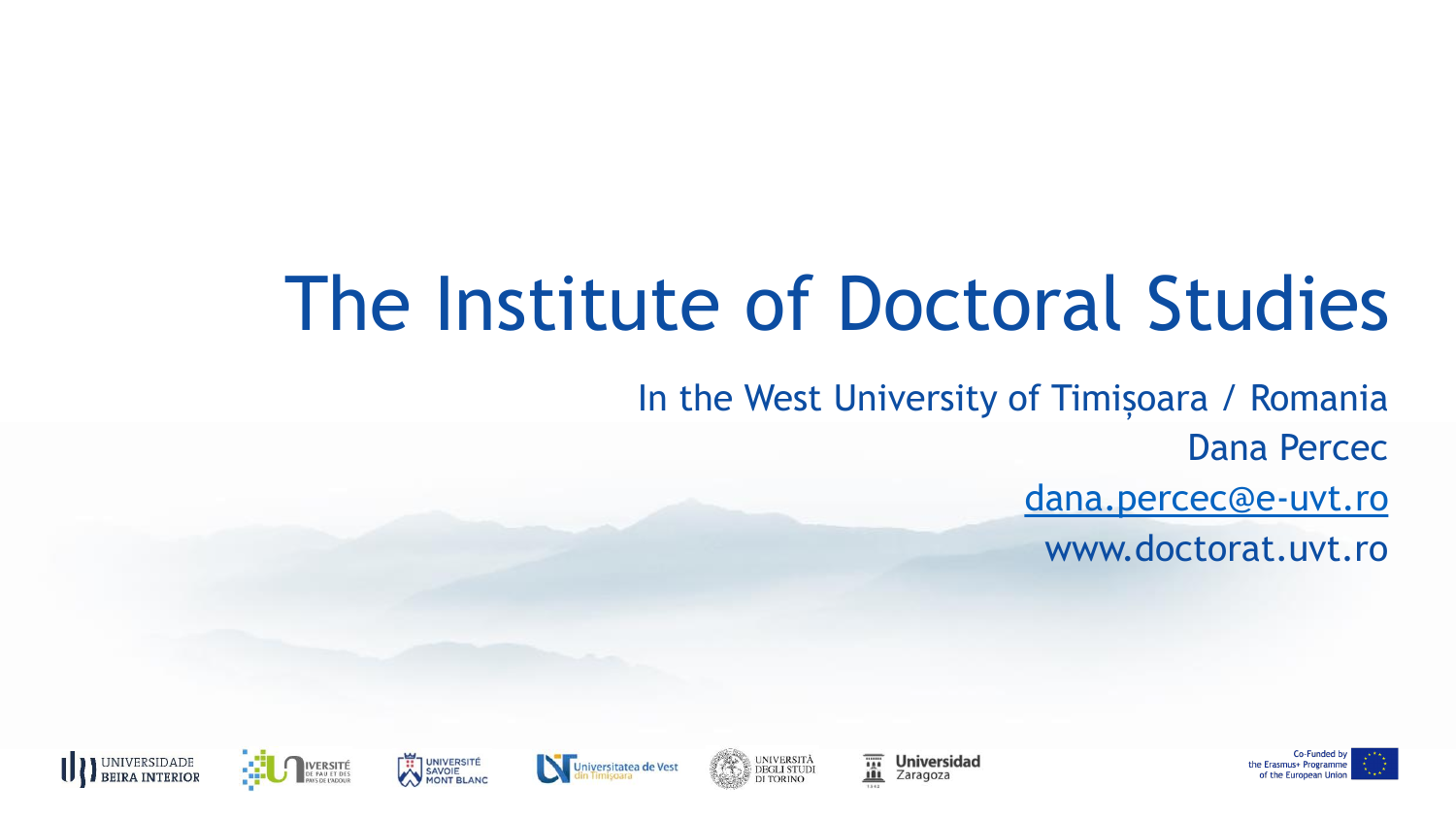# General information on starting a PhD

- Access conditions: preconditions Master's degree; conditions written application, portfolio and interview (Minimum passing grade 7, Up to 10)
- Duration: 3 years full-time (subsidized) + 2 years (non-subsidized)
- Compulsory program, in accordance with the doctoral curriculum:
- 180 credits for 6 semesters (semester 1 courses and training; semesters 2-5: 3 written reports, at least 2 conference participations, at least 1-2 published articles; semester 6 – pre-defense of thesis)



Flexibility of curriculum among various fields:

12 doctoral schools and 22 fields (Mathematics, IT, Physics, Chemistry, Geography, Economics, Law, Social Sciences, Political Sciences, Arts and Humanities, Music and Performative Arts, Sports)



**DEGLI STUDI**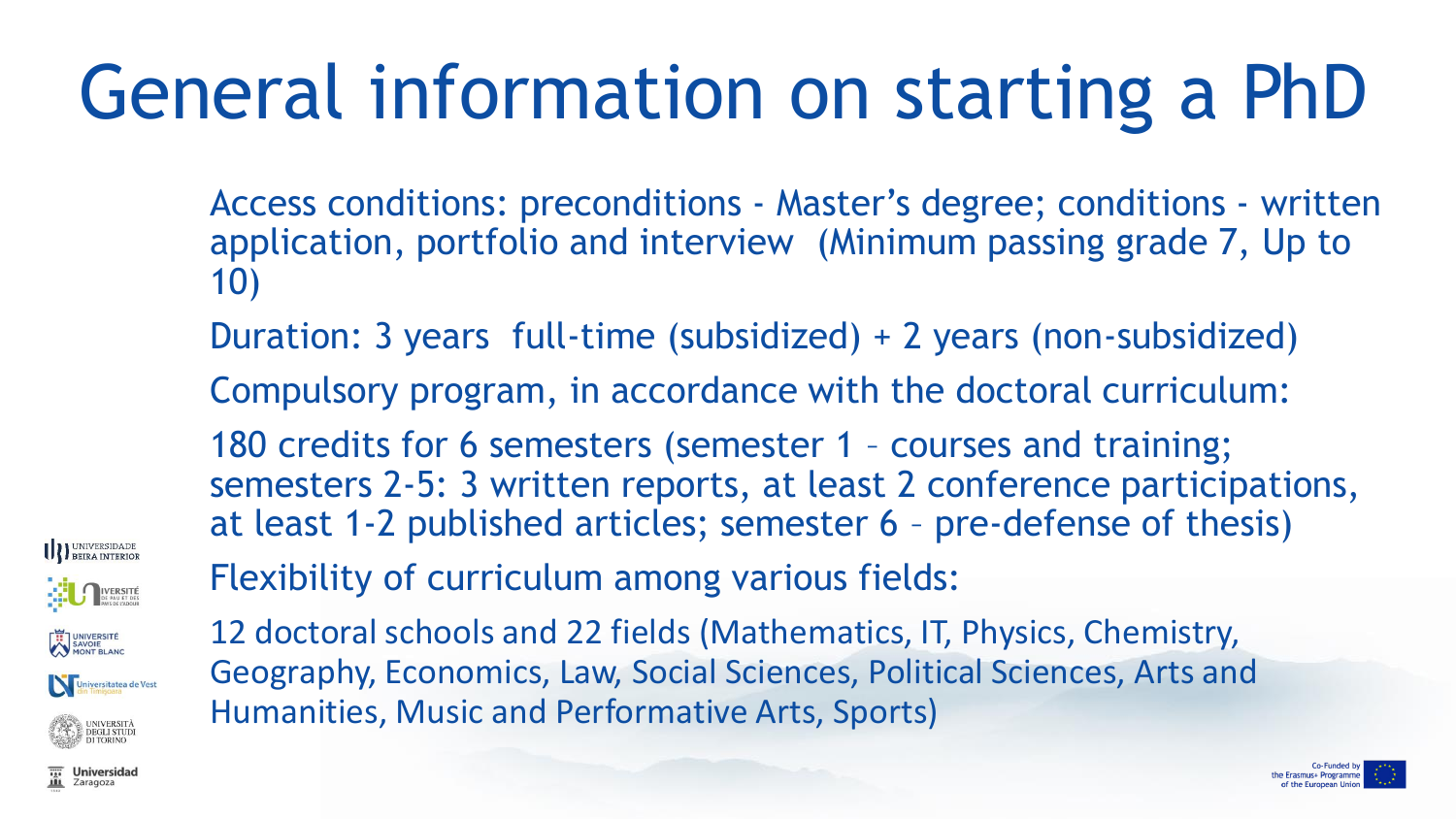### How a programme is run: Guidance

Thesis supervisor: 1 supervisor, possibly a co-supervisor, with habilitation in that specific field or a related field; the main supervisor is a member of the doctoral school of UVT

#### Thesis commission:

3 members of an advisory board for the duration of the doctoral program, with regular meetings (holders of PhD in that specific field or a related field)

**III**) UNIVERSIDADE

iversitatea de Vest

3 members of an examining board for the public defense (at least 2 of them from a different university than the institution organizing doctoral education)



**Universidad** Zaragoza

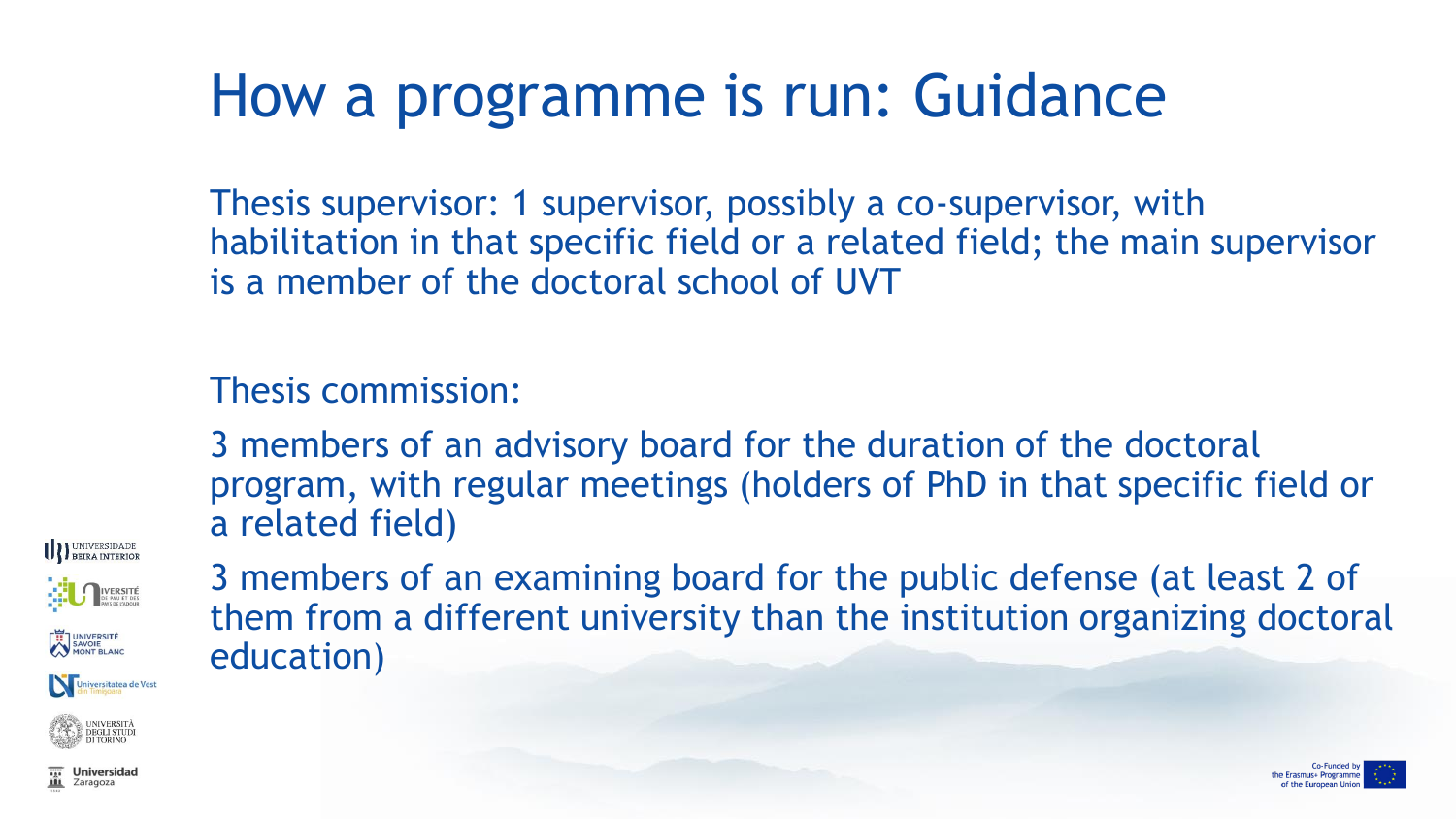## How a programme is run: Funding

Average level of scholarships:

310 Euro /month (years 1 and 2), 360 Euro/month (year 3) + accommodation expenses covered + 500 to 700 Euro/month of international mobility (up to 12 months)

Extra expenses covered: specific expenses up to 1000 Euro per year of doctoral program.

UNIVERSIDADE UNIVERSITÉ Universitatea de Vest

#### Private funding (companies, foundations)

No private contracts, but funding from scholarships funded from national human resources development projects (one such scholarship per doctoral student, the equivalent of the 310/360 Euro scholarship)



**DEGLI STUDI**